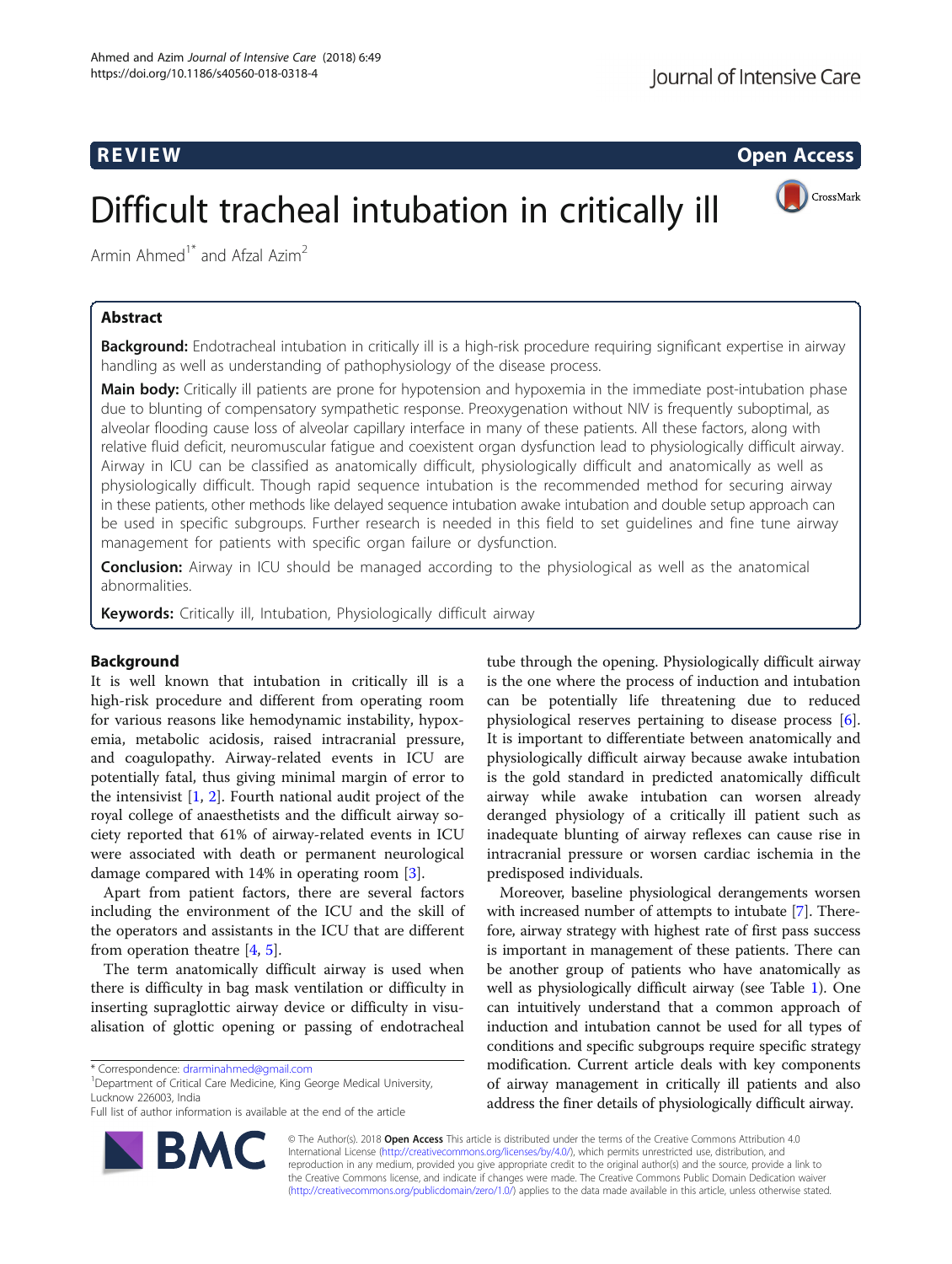<span id="page-1-0"></span>Table 1 Classification of airway in ICU

| Anatomically difficult airway              | Physiologically difficult airway                                                                               | Anatomically as well as physiologically<br>difficult airway |  |
|--------------------------------------------|----------------------------------------------------------------------------------------------------------------|-------------------------------------------------------------|--|
| A. Difficult bag mask ventilation          | 1. Neurophysiologic derangement (raised intracranial<br>pressure)                                              | $\cdot$ A + (any of physiological derangement 18)           |  |
| B. Difficult supraglottic device placement | 2. Cardiovascular derangement (derangements of<br>preload, afterload, contractility or rhythm)                 | $\cdot$ B + (any of physiological derangement 18)           |  |
| C. Difficult intubation                    | $\cdot$ C + (any of physiological derangement 18)<br>3. Respiratory derangement (hypoxemia and<br>hypercarbia) |                                                             |  |
| D. Difficult surgical airway               | 4. Hepatic derangement (raised intracranial pressure<br>and coagulopathy)                                      | $\cdot$ D + (any of physiological derangement 18)           |  |
|                                            | 5. Renal derangement (encephalopathy, pulmonary<br>oedema, hyperkalemia and metabolic acidosis)                |                                                             |  |
|                                            | 6. Gut derangement (raised intra-abdominal pressure,<br>abdominal compartment syndrome)                        |                                                             |  |
|                                            | 7. Severe sepsis (lactic acidosis, distributive shock<br>multiple organ dysfunction)                           |                                                             |  |

## Basics of airway management in ICU Prediction of difficult airway in ICU

In order to address the prediction of difficult airway in critically ill patients, De Jong et al. developed and validated a score (MACOCHA) in a multicentre study including 1000 intubations in 42 ICUs [[8\]](#page-7-0).The score included seven parameters, out of which five were patient related (Mallampati >III or IV, obstructive sleep apnoea (OSA), reduced C-spine mobility, mouth opening  $<$  3 cm), two parameters pathology related (saturation less than 80% and coma) and one parameter operator related (presence of non-anaesthesiologist). Each parameter has been given one point except for Mallampati and OSA which have 5 points and 2 points each respectively. The difficulty of intubation increases as the score increases from 0 to 12.

Preoxygenation is the process of creating an oxygen reservoir inside the lung which can be used during the apnoea time [[9\]](#page-7-0).This reservoir is created by removing nitrogen present in functional residual capacity (FRC) and replacing it with oxygen. Larger is the FRC, larger will be the reservoir and longer is the time to desaturate during apnoea. Rapidity of desaturation during apnoea is also affected by metabolic rate. At higher metabolic rate, oxygen will be removed rapidly from this reservoir and vice versa.

Oxygen consumption in an anaesthetised patient is around 250 ml/min. Amount of oxygen in lungs during normal tidal breathing is roughly 13% (290 ml; i.e. 13% of FRC). For an adult breathing at room air and normal oxygen consumption, the oxygen content of the lung will be consumed in 1 min after apnoea. Complete de-nitrogenation of the lung will give an oxygen reservoir equivalent to FRC, i.e. around 2000 to 2500 ml [\[10](#page-7-0), [11](#page-7-0)].With oxygen consumption at the rate of 250 ml/min, this will be sufficient for up to 8 min. This reservoir is much smaller in critically ill (especially obese) patients due to reduced FRC.

Pre-oxygenation is generally done for 3 to 5 min in operating room to de-nitrogenate the lungs. Effectiveness of preoxygenation can be monitored by measuring fraction of oxygen in the expired gas (FeO2), which is considered a surrogate marker of alveolar oxygen content. There is limited data on duration of preoxygenation for adequate de-nitrogenation in critically ill patients. Extending duration of preoxygenation from 4 to 8 min has been shown to be only marginally effective or even harmful in one study on critically ill patients [\[12](#page-7-0)]. Current guidelines recommend 3 min of preoxygenation in critically ill patients, which should be done if possible by using non-invasive positive pressure ventilation (inspiratory pressure 5 to 15 cm, PEEP 5 cm and target tidal volume 6 to 8 ml/kg) in a head up position or with high-flow nasal cannula with oxygen flow at 70 l per min  $[4]$  $[4]$ .

In spite of adequate de-nitrogenation, critically ill patients desaturate more rapidly due to smaller FRC, higher rate of oxygen consumption and extensive alveolar flooding (as seen in ARDS or cardiogenic pulmonary oedema). Alveolar flooding reduces the alveolar capillary interface available for gas exchange. Therefore, even if the oxygen reservoir is there in the lungs, passage of oxygen from the reservoir into circulation is hampered. These patients have increased alveolar arterial (A-a) gradient and should be pre-oxygenated using non-invasive positive pressure ventilation (NIPPV), which decreases shunt fraction by recruitment of collapsed alveoli [[13\]](#page-7-0).

Apnoeic oxygenation/peroxygenation is the oxygen given from induction of apnoea till beginning of positive pressure ventilation. Apnoeic oxygenation relies on mass flow of oxygen across the pressure gradient created between upper airway and alveoli due to constant uptake of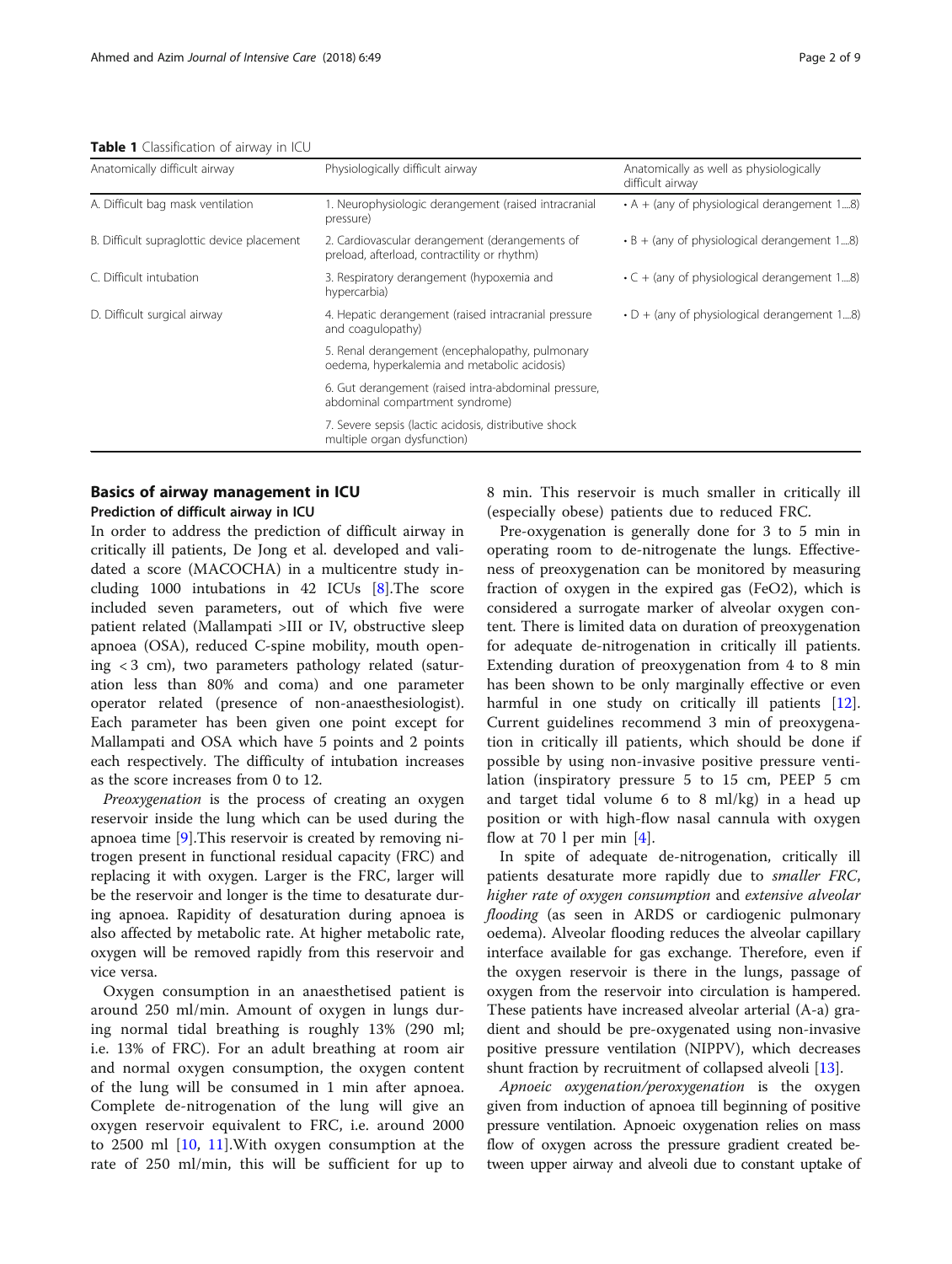oxygen by capillaries. Most essential criteria for successful apnoeic oxygenation are maintenance of patent airway while delivering oxygen during attempts to intubate. Apnoeic oxygenation is delivered via high-flow nasal cannula (HFNC) capable of delivering warm humidified oxygen at 40 to 60 l/min. In the absence of HFNC, standard nasal cannula at 15 l/min can be used after adequate de-nitrogenation. Complications of prolonged apnoeic oxygenation include hypercarbia, acidosis, hyperkalemia, raised intracranial pressure and pulmonary hypertension [[11](#page-7-0), [14](#page-7-0)].

A systematic review and meta-analysis on respiratory support during intubation in critically ill patients showed apnoeic oxygenation (4 RCTs, 358 patients) was associated with higher minimum  $SpO<sub>2</sub>$  as compared to those who did not receive apnoeic oxygenation [[15](#page-7-0)]. Apnoeic oxygenation was delivered via high-flow nasal cannula in 3 RCTs and via standard nasal cannula in 1 RCT. Another meta-analysis reported increased first pass success rate of intubation (probably due to more time available for intubation without desaturation), higher peri-intubation oxygen saturation and decreased rates of hypoxemia with apnoeic oxygenation [[16\]](#page-7-0).

Jaber et al. combined NIV for pre-oxygenation and HFNC for apnoeic oxygenation during intubation of hypoxemic patients in a RCT including 24 patients in the control group and 25 patients in the intervention group. Lowest  $SpO<sub>2</sub>$  values were significantly higher in the intervention group [[17\]](#page-7-0).

It is clear from the above discussion that pre-oxygenation and apnoeic oxygenation are two key strategies for increasing safety of intubation in critically ill. It should be remembered that in patients with severe hypoxemia, these strategies might not work due to widespread damage to alveolar-capillary interface. Patients not maintaining saturation on NIV form a subgroup where pre-oxygenation and apnoeic oxygenation are likely to be ineffective. Therefore, prolonged NIV trials in severely hypoxemic patients are discouraged and these patients should be timely intubated using an ICU intubation care bundle. In their landmark paper, Jaber et al. showed a ten component-based intubation bundle approach was associated with significant reduction in both life threatening as well as other complications in ICU intubations [\[18](#page-7-0)]. Their intubation bundle included pre-oxygenation with non-invasive positive pressure ventilation, rapid sequence induction, two operators, cricoids pressure, capnography, fluids, sedation and vasopressors as per need.

Capnography is the continuous monitoring of partial pressure of carbon dioxide in the exhaled gases. The capnography waveform is achieved by plotting expired partial pressure of  $CO<sub>2</sub>$  on the Y axis and time on the X axis. Methods of capnography measurement include side stream analyser and mainstream analyser. Capnography is widely used for various indications ranging from

confirmation of tracheal intubation, monitoring adequacy of ventilation, estimation of cardiac output and monitoring of adequacy of cardiopulmonary resuscitation. More than 70% of ICU-related airway deaths in NAP4 study were associated with failure to use capnography in patients dependent on artificial airway [[3\]](#page-7-0). Therefore, current guidelines recommend use of continuous capnography during intubation and tracheostomy for confirmation of correct placement of endotracheal or tracheostomy tube as well as for monitoring in all anaesthetised patients and patients requiring life support irrespective of their location [\[4](#page-7-0), [5](#page-7-0)].

Videolaryngoscopes are used for management of difficult airway in operation theatre, intensive care units and emergency, as a rescue technique when direct laryngoscopy fails. These devices consist of fiberoptic indirect rigid laryngoscope with video camera mounted at one end. Intubation is done based on the video image of the laryngeal inlet which is magnified and requires less amount of suspension pressure to achieve adequate laryngeal view. Videolaryngoscopes are available in standard Macintosh blade design and acute angled blade designs. The acute angled blade design requires less neck manipulation, but stylet is needed for facilitation of tube insertion. A recently published systematic review including 64 randomised controlled trials on use of videolaryngoscopes vs. direct laryngoscopy for intubation in adults found reduced failed intubations with videolaryngoscopes especially while managing difficult airway [\[19](#page-7-0)]. Differential performance was reported with different designs. Current evidence does not show use of videolaryngoscope effects number of intubation attempts, duration required for intubation or incidence of hypoxic complications.

## Mode of induction (Table [2\)](#page-3-0)

#### Rapid sequence induction and intubation (RSII)

It is the method of induction in patients who are full stomach and at increased risk of vomiting and aspiration. RSII is used to minimise the duration between loss of airway reflexes and establishment of definitive airway with cuff inflation. RSII is the induction of choice in ICU patients because even if they are nil oral for significant duration, changes in electrolytes and metabolic milieu can lead to diminished gut motility and increased risk of aspiration. It is preferable to stop enteral feeding and remove gastric contents by gentle suction whenever possible before RSII.

RSII was first introduced by Stept and Safar in 1970 [[20\]](#page-7-0). Since then, the technique gained popularity in emergency airway management of full stomach patients across the globe. Steps of rapid sequence induction include administration of inducing agent, use of muscle relaxant with rapid onset of action (succinylcholine or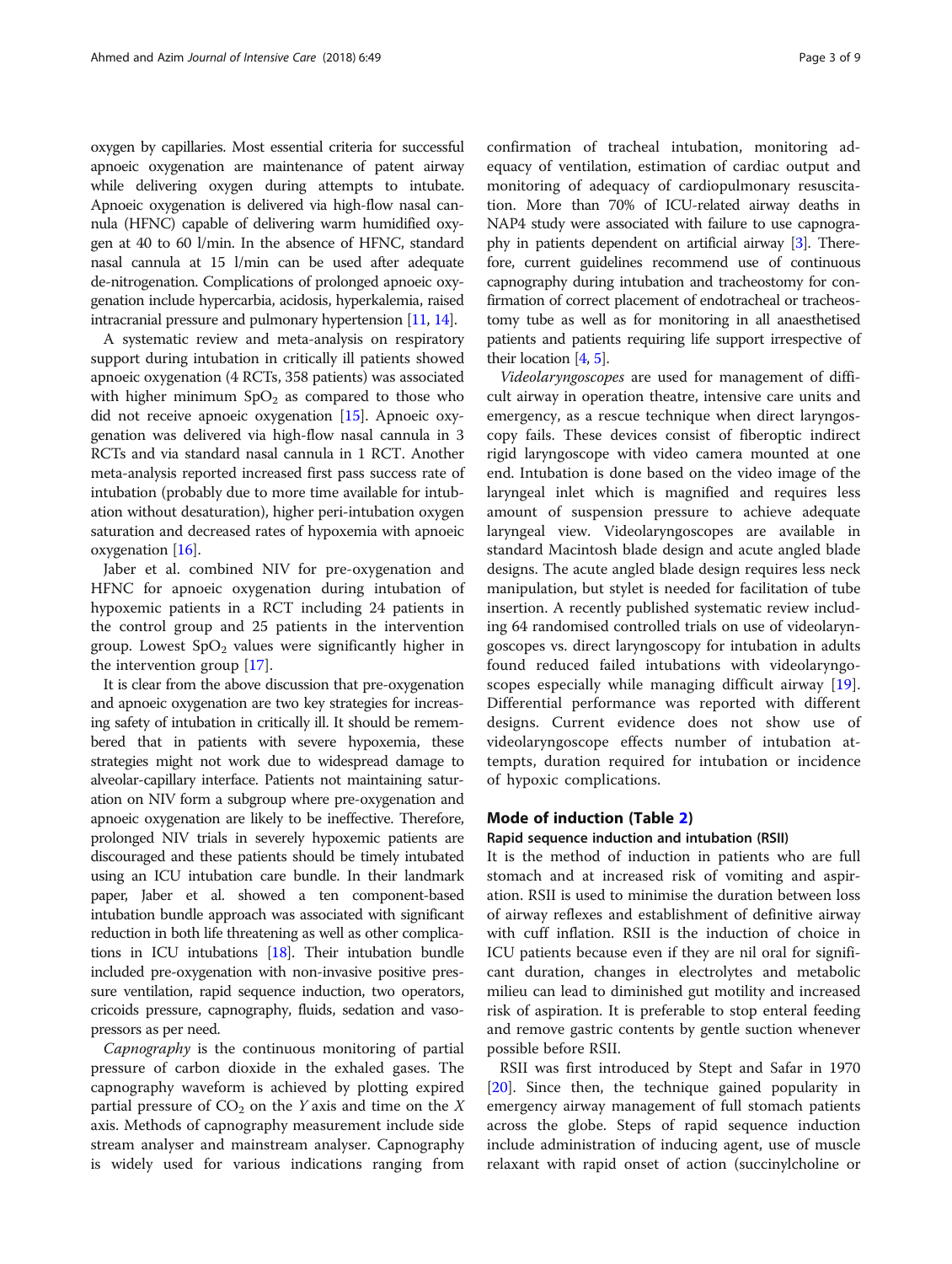## <span id="page-3-0"></span>Table 2 Modes of induction

|                                                   | Salient features                                                                                                                                                                                    | Advantages                                                                                                                                                                                            | Disadvantages                                                                                                                                                                                                                                                                                                                                                                                                                                              |
|---------------------------------------------------|-----------------------------------------------------------------------------------------------------------------------------------------------------------------------------------------------------|-------------------------------------------------------------------------------------------------------------------------------------------------------------------------------------------------------|------------------------------------------------------------------------------------------------------------------------------------------------------------------------------------------------------------------------------------------------------------------------------------------------------------------------------------------------------------------------------------------------------------------------------------------------------------|
| Rapid sequence induction and<br>intubation (RSII) | • Use of rapidly acting inducing<br>agent (ketamine and etomidate<br>preferred agents in critically ill)<br>• Short acting muscle relaxant<br>(succinylcholine or rocuronium)<br>· Cricoid pressure | • Key strategy for patients at high<br>risk for aspiration                                                                                                                                            | · In inexperienced hands RSII can<br>lead to CICO situation (cannot<br>intubate, cannot oxygenate)<br>• FONA (front of airway) techniques<br>should be available as backup plan                                                                                                                                                                                                                                                                            |
| Delayed sequence intubation<br>(DSI               | • Preoxygenation done after<br>judicious use of sedation in<br>delirious patients                                                                                                                   | • Key strategy in patients difficult<br>to pre-oxygenate due to agitation                                                                                                                             | • Even low doses of sedation can<br>cause blunting of airway reflexes<br>and apnoea in critically ill patients                                                                                                                                                                                                                                                                                                                                             |
| Awake intubation                                  | • Intubation is done without use<br>of muscle relaxant (spontaneous<br>respiration is remains intact)<br>• Flexiblescope intubation and<br>videolaryngoscopy are used to<br>aid awake intubation    | • Key strategy in anatomically as<br>well as physiologically difficult<br>airway<br>• Spontaneous respiration remains<br>intact<br>• Physiological compensatory<br>response remains relatively intact | · Significant expertise and skill is<br>required to perform awake intubation<br>safely<br>• Attempts to intubate without proper<br>blunting of airway reflexes can<br>precipitate laryngospasm and severe<br>hypoxemia<br>· Failed attempts can cause vomiting,<br>aspiration, local injury and bleeding.<br>· Critically ill patients can develop toxicity<br>of local anaesthetics at very low doses<br>due to compromised hepatic and renal<br>function |
| Double setup approach                             | • Two approaches are prepared<br>simultaneously in anticipated<br>failed intubation.eg. RSII and<br>surgical airway                                                                                 | • Increased safety and reduced<br>time required for switching from<br>one approach to other                                                                                                           | • May increase the cost of care                                                                                                                                                                                                                                                                                                                                                                                                                            |

rocuronium) along with application of cricoid pressure. Current evidence shows significant variation and modification in RSII technique [[21,](#page-8-0) [22](#page-8-0)]. Institutions should develop their own RSII protocols as per their requirements and patient population:

- Optimal positioning of the patient should be achieved (routinely sniffing position/ramp in obese/ head up during preoxygenation to increase FRC/left lateral tilt in pregnant patients to avoid aortocaval compression by gravid uterus)
- Preoxygenation and per-oxygenation using noninvasive ventilation or high-flow nasal cannula
- Inducing agent (choice is dictated by hemodynamic status; ketamine preferred in hemodynamically unstable; dose of inducing agent can be pre-fixed or titrated as per response)
- Rapidly acting adjunct opioid to blunt laryngoscopy reflexes
- Application of cricoid pressure (10 N at the time of induction, which is increased to 30 N after loss of consciousness). Cricoid pressure should be removed if there is active vomiting, difficulty in laryngoscopy or passing of endotracheal tube. Supraglottic airway device placement requires removal of cricoid pressure. There is difference of opinion regarding the utility of cricoid pressure in preventing regurgitation. Current evidence neither favours nor refutes it use.
- Muscle relaxant (succinylcholine/rocuronium)
- Manual ventilation (though not a component of standard RSII, gentle manual ventilation can be used if oxygen saturation falls between induction and onset of paralysis). Risk of gastric insufflation during manual ventilation can be minimised by using proper positioning, gentle inflation pressure and cricoid pressure application.
- Maximising first pass (adjuncts bougie and stylets)<br>• Vortex approach (well-defined steps and swift transitionally
- Vortex approach (well-defined steps and swift transition from one plan to next in crisis situation without wasting time by performing multiple attempts with the same equipment and same technique). The vortex approach allows three attempts each with facemask ventilation, intubation and supraglottic device insertion. British guidelines also allow three attempts at intubation. However, there are data to suggest that more than two attempts at intubation outside the operation theatre are associated with high rate of complications.

## Delayed sequence induction (DSI)

It is the method of induction in patients who are agitated and difficult to pre-oxygenation [[23,](#page-8-0) [24\]](#page-8-0). Small doses of ketamine or benzodiazepine can be used to calm the patient enough to tolerate pre-oxygenation. Dose titration is done in a way not to blunt airway reflexes or spontaneous respiration. Further doses of inducing agent are given after pre-oxygenation has been satisfactorily achieved. Ketamine can cause tachycardia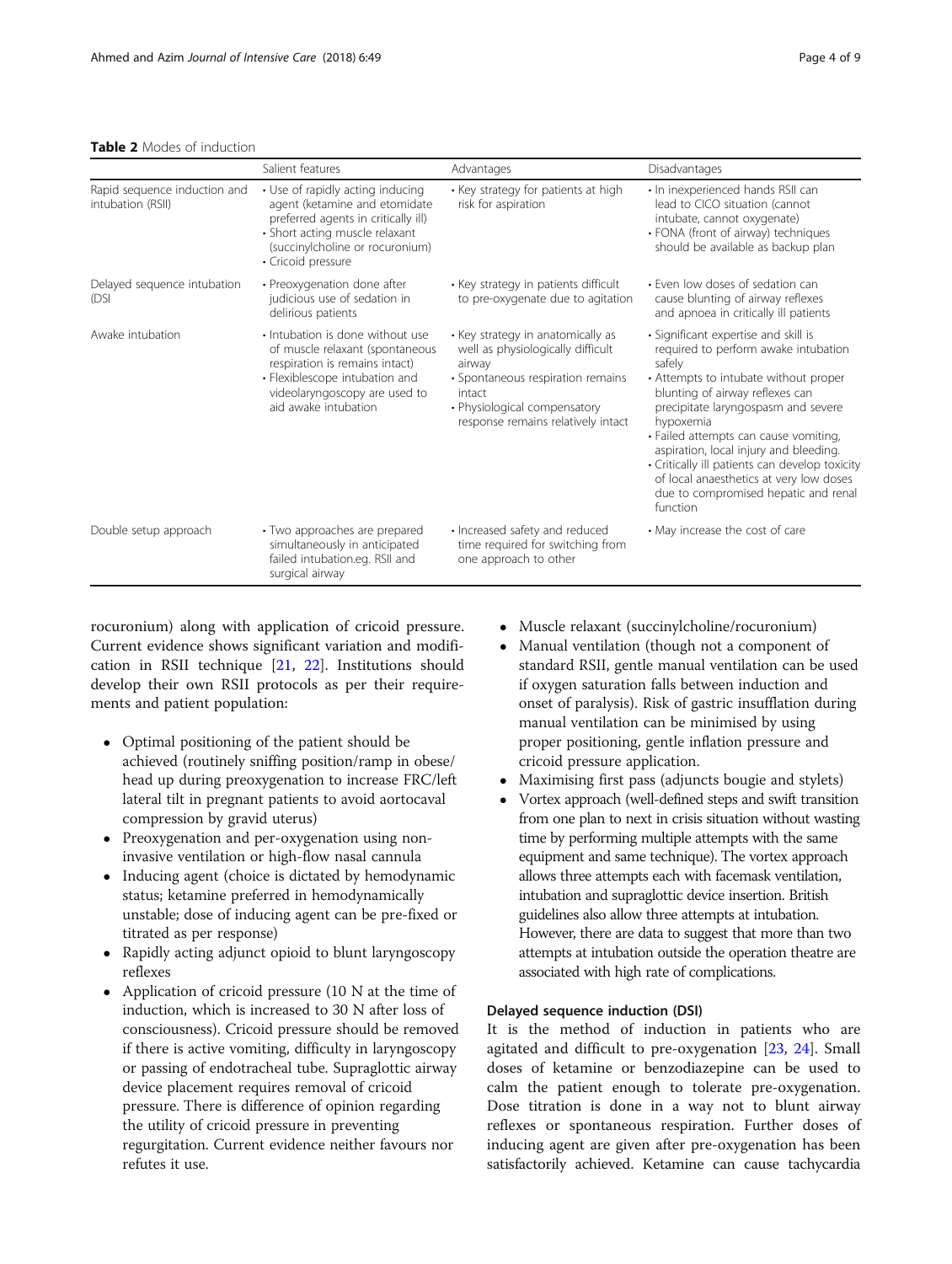and hypertension due to its sympathomimetic effect. Dexmedetomidine (alpha 2 antagonist) is an alternative in patients in patients who are tachycardiac or hypertensive. This method of procedural sedation has long been in use but the term delayed sequence intubation has been only recently coined by Weingart et al. in an observational study involving 62 patients requiring emergency airway management but difficult to pre-oxygenate due to altered mental status [\[25\]](#page-8-0). The study has received criticism for its design and sample size but DSI remains an important strategy in delirious patient population. DSI should be done by experienced anaesthetist as there are case reports of apnoea even with small doses of inducing agent.

## Awake intubation

It is the method of induction in which spontaneous respiration is preserved during securing the airway [\[26](#page-8-0)]. Awake intubation is the preferred method of predicted difficult airway management in operating rooms which are anatomically difficult airways. It has been advocated by some authors that "awake intubation" should be the method of securing airway in critically patients to prevent blunting of physiological compensatory response [\[27](#page-8-0)].

Topicalization of the airway, premedication with antisialogogues, H2 blocker and metoclopramide are the key components of awake intubation. Inadequate blunting of airway reflexes can precipitate laryngospasm, tachycardia, hypertension, etc. Flexible scope intubation, videolaryngoscopy, light wand, direct laryngoscopy, blind intubation, etc. are some of the methods for awake intubation. Significant expertise is required to perform awake intubation in critically ill patients safely.

## Double setup approach

It is a strategy of preparing for two approaches simultaneously in patients with anticipated failed intubation [\[28](#page-8-0)]. Cricothyroid membrane may be identified via ultrasound or clinically before inducing the patient for RSII. Similarly, preparation of surgical tracheostomy can be done before inducing a high-risk patient.

NAP 4 study reported an unexpected high failure rate of needle cricothyroidotomy. Failure to identify the cricothyroid membrane in stressful emergency situation was one of the causes [[3\]](#page-7-0). It has also been found that when *cannot intubate cannot oxygenate* situation occurs, surgical airway is secured but mostly it is too late to prevent irreversible brain damage. Double setup approach increases the safety margin and helps overcome cognitive failure in emergency situation.

# Preparation for post induction loss of sympathetic drive and physiological compensation

ICU patients are under physiological stress due to their underlying disease. Many of them are in compensated state of their physiological derangement. Use of induction agents in these patients lead to "physiological compensation blunting or failure". As a result, patient may undergo acute changes in hemodynamics and metabolic milieu at the time of induction and intubation [\[29](#page-8-0)]. Other factors contributing to the decompensation include lack of sleep, relative hypovolemia due to poor intake and increased work of breathing leading to diaphragmatic fatigue.

Arterial line should be secured before induction and intubation of high-risk patients. If non-invasive blood pressure monitoring is being done, measurement cycle should be set at 1 to 2 min interval during induction and immediate post intubation period. Rapid changes in metabolic status should be monitored via regular blood gas analysis. It was shown that ICU-related airway problems occurred mainly in the post intubation phase. Understanding the underlying pathophysiology of particular disease process and preparing for post induction response of the patient can help alleviate such problems (e.g. fluid loading in hypovolemic patients, vasopressors infusion for hypotension, bicarbonate infusion for severe metabolic acidosis). Figure [1](#page-5-0) describes the various stages of mechanical ventilation in critically ill patients.

## Difficult airway due to neurophysiologic derangement

Traumatic brain injury and stroke patients requiring intubation and mechanical ventilation form a specific subgroup where raised intracranial pressure is the key physiological derangement. These patients also show wide fluctuation of blood pressure during rapid sequence induction and intubation  $[30]$ . Table [3](#page-6-0) shows the components of neuroprotection which authors use in their ICU while intubating such patients.

- Invasive blood pressure monitoring is preferable before induction as fluctuation in blood pressure can lead to increase in ICP and herniation. Fluid and electrolyte status should be evaluated meticulously before induction as these patients routinely get mannitol for decreasing cerebral oedema. Induction in volume depleted patients can lead to precipitous fall in blood pressure.
- Premedication with fentanyl/remifentanil is used to blunt the stress response due to laryngoscopy and associated increase in ICP. Use of lidocaine as an ICP control measure is weakly supported by evidence [\[31](#page-8-0), [32\]](#page-8-0). Rapid bolus injection of lidocaine can cause hypotension, especially when used with propofol or thiopentone.
- Ketamine is no more considered contraindicated in head injury patients as newer prospective studies have not shown any association between increase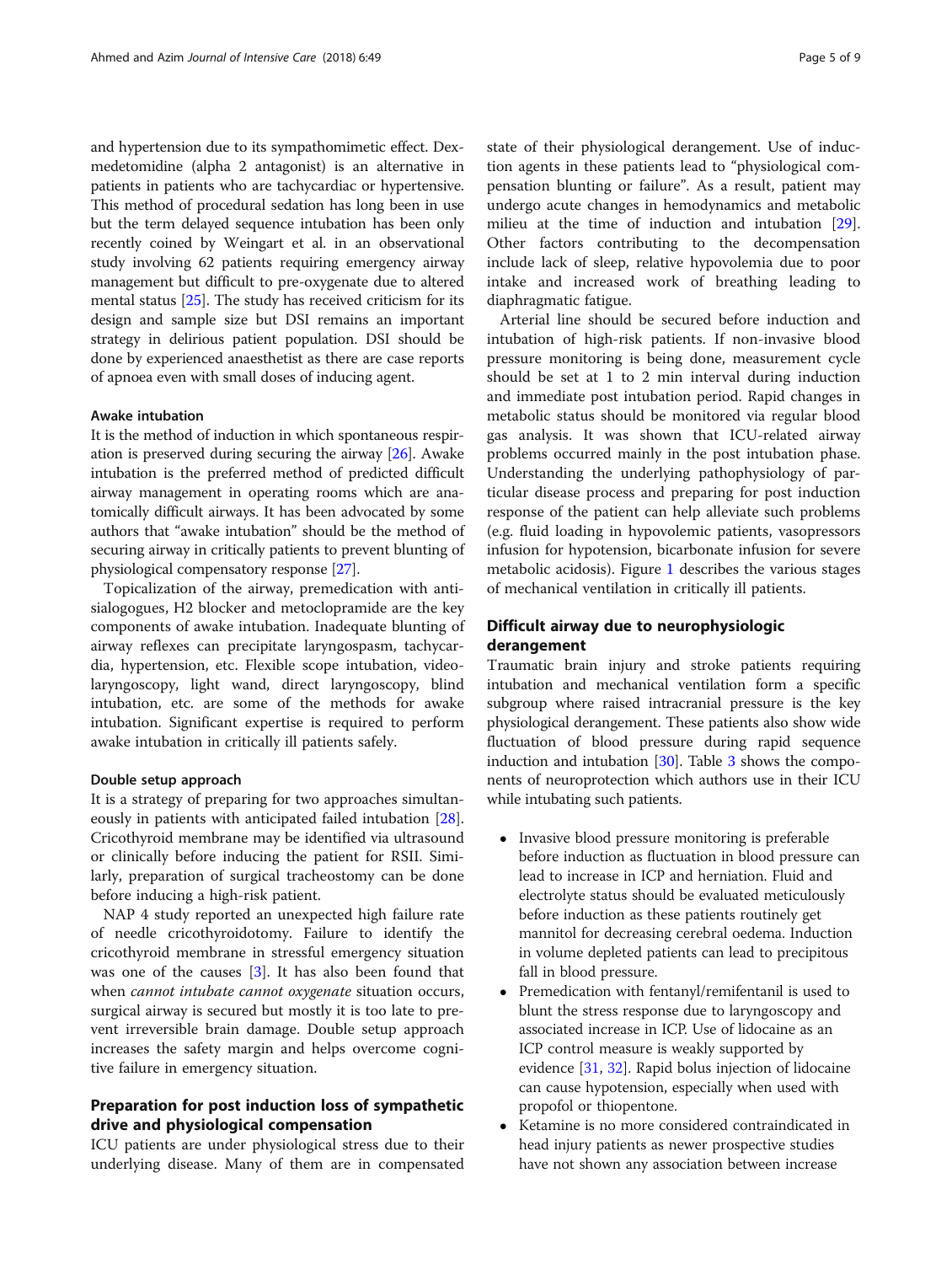<span id="page-5-0"></span>

intracranial pressure and ketamine use [[33](#page-8-0), [34\]](#page-8-0). Other inducing agents like propofol or thiopentone can cause significant drop in blood pressure and should be used with caution.

 Fasciculations caused by succinylcholine can cause rise in intracranial pressure. De-fasciculation dose with non-depolarising blocker should be given before its use.

# Difficult airway due to cardiovascular derangement

Intubation in cardiac patients requires preload, afterload, heart rate and contractility optimization. Cardiac tamponade forms a specific subgroup where intubation should be delayed till definitive management of cardiac tamponade is achieved. Screening bedside ECHO is helpful in assessment of preload, afterload and contractility.

Management goals in patients at high risk for myocardial ischemia are avoiding increase in heart rate and factors that cause extreme increase in wall stress, i.e. inotropy and afterload [\[35](#page-8-0)]. Etomidate is the most cardio stable inducing agent but it does not blunt the stress of laryngoscopy [\[36](#page-8-0)].It can be combined with rapid onset opioids for intubation. Patients with left ventricular hypertrophy have poor diastolic compliance and depend on atrial kick for ventricular filling. These patients should be managed with strategy based on avoidance of

atrial arrhythmias, hypotension and myocardial ischemia. Patients with regurgitant lesions (aortic/mitral regurgitation) are managed by maintaining slightly higher heart rate, low after load, adequate preload and support of contractility if impaired.

Patients with stenotic lesions are most challenging to manage. Hemodynamic goals in management of mitral stenosis include prevention of increase in pulmonary artery pressures, heart rate and marked afterload reduction. Aortic stenosis requires heart rate control, adequate preload and avoidance of myocardial ischemia.

## Difficult airway due to respiratory derangement

Pre-oxygenation with NIV is the most important component of airway management strategy in respiratory failure due to ARDS. These patients are prone for rapid recruitment thus putting lot of time pressure on the intensivist. Bag mask ventilation cannot be relied upon as a rescue strategy in these patients as severe ARDS lung is difficult to inflate with bag mask. Attempts to bag mask may cause unnecessary waste of time. Bag mask should be replaced with NIV. Apnoeic oxygenation as well as pre-oxygenation are important components of airway management in ARDS patients, but it should be noted that these are the very patients where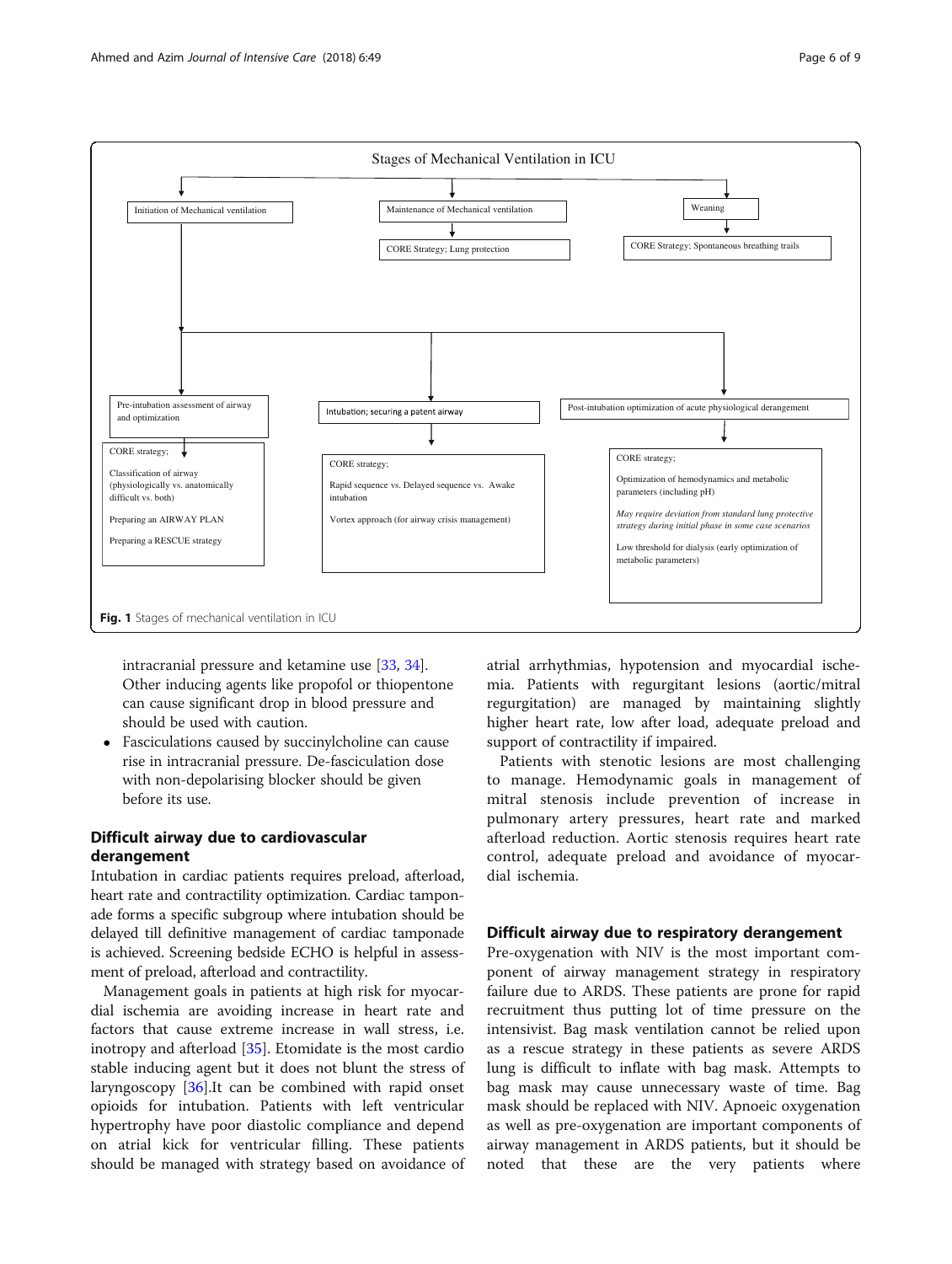#### <span id="page-6-0"></span>Table 3 Neuroprotective strategy in ICU

• Head neutral

- Head up
- No compression on internal jugular veins
- Maintain normal intrathoracic pressure, avoid airway obstruction, brochospasm, straining, coughing
- Premedication before intubation with
- Fentanyl 2 mcg/kg (caution for bradypnea, bradycardia and respiratory arrest)
- Rapid sequence induction with ketamine and midazolam or ketamine and propofol or etomidate
- Muscle relaxant
- Rocuronium preferable
- Succinylcholine (fasciculations can cause increase in ICP; hyperkalemia in patients with extrajunctional receptors)
- Hemodynamic and metabolic targets
	- ➢Mean arterial pressure MAPs 90 to 100 mmHg (titrate according to baseline MAP± 20%)
	- ➢PaO2 80 to 100 mmHg
	- ➢PaCO2 30 to 35 mmHg
	- ➢pH 7.35 to 7.45
	- ➢Normoglycemia
	- ➢Normothermia
	- ➢Adequate sedation/analgesia
- Potential cerebrovasodilators should not be used
	- ➢Vasopressin
	- ➢Calcium channel blockers
	- ➢NTG
	- ➢Nitroprusside
- For acute rise in intracranial pressure
	- $\blacktriangleright$  Hyper ventilate to achieve PaCO<sub>2</sub> 25 to 30 mmHg
	- ➢Hypertonic saline OR mannitol bolus

➢Deepen sedation (boluses of midazolam)

pre-oxygenation and apnoeic oxygenation are likely to be least effective.

ARDS patients are prone of acute right ventricular dysfunction. If time permits screening, bedside ECHO should be done to evaluate right ventricle. Invasive hemodynamic monitoring is preferable at the time of induction in patients with concomitant cardiac and respiratory failure. Intubation in patients with right ventricular failure is extremely risky because unlike left ventricular function, right ventricular function deteriorates with increased intra-thoracic pressure caused by positive pressure ventilation. Right ventricular preload and afterload optimization is needed before intubation in order to prevent cardiovascular collapse. Methods of right ventricular afterload optimization include inhaled pulmonary vasodilators like nitric oxide or epoprostenol, correction of hypoxic pulmonary vasoconstriction by oxygen supplementation and decreasing atelectasis via non-invasive ventilator support. For further details, see reviews by Hrymak et al. and Krishnan et al. [[37,](#page-8-0) [38](#page-8-0)].

## Difficult airway due to hepatic derangement

Hepatic failure patients have raised ICP due to hepatic encephalopathy. They should be intubated with neuroprotective strategy. Moreover, they have coagulopathy and are frequently thrombocytopenic. Suboptimal intubating conditions can lead airway trauma and bleeding, thus making physiologically difficult airway also anatomically difficult.

Nasal intubation should not be used in these patients in view bleeding tendency. Blood product transfusion should be considered in patients with high risk of bleeding.

## Difficult airway due to renal derangement

Renal failure patients may require intubation due to increased work of breathing caused by severe metabolic acidosis. These patients maintain their pH within normal range by increasing minute ventilation and washing out carbon dioxide. Induction of anaesthesia causes fall in minute ventilation and loss of compensatory response. Using neuromuscular blocking drug can further bring down the pH and cause precipitous fall in blood pressure and dangerous rise in potassium concentration. These patients should be intubated keeping rapid changes in metabolic milieu in mind.

- Succinylcholine causes hyperkalemia and should be avoided in patients with renal failure [[39](#page-8-0)]. Rocuronium is the drug of choice while intubating this subgroup.
- Vasopressor should be connected via large bore cannula in the time of induction.
- Sodabicarbonate infusion can be considered in patients with pH < 7.2 before induction.

## Difficult airway due to gut dysfunction

ICU patients may suffer from paralytic ileus, ascites, pseudo-obstruction and raised intra-abdominal pressure. All these factors predispose for vomiting and aspiration till the airway is secured with cuff inflation. Rapid sequence induction is the preferred mode. Fluid shifts in patients in paralytic ileus, pancreatitis and intestinal obstruction predispose for hypotension during induction.

## Difficult airway due to sepsis

Sepsis patients are prone for distributive shock. Hemodynamic instability, lactic acidosis and coagulopathy are frequent issues. Volume resuscitation and vasopressor form the key components of airway management strategy. Optimal venous access should be secured before induction in these patients.

Invasive hemodynamic monitoring is preferable in patients requiring high-dose noradrenaline. Etomidate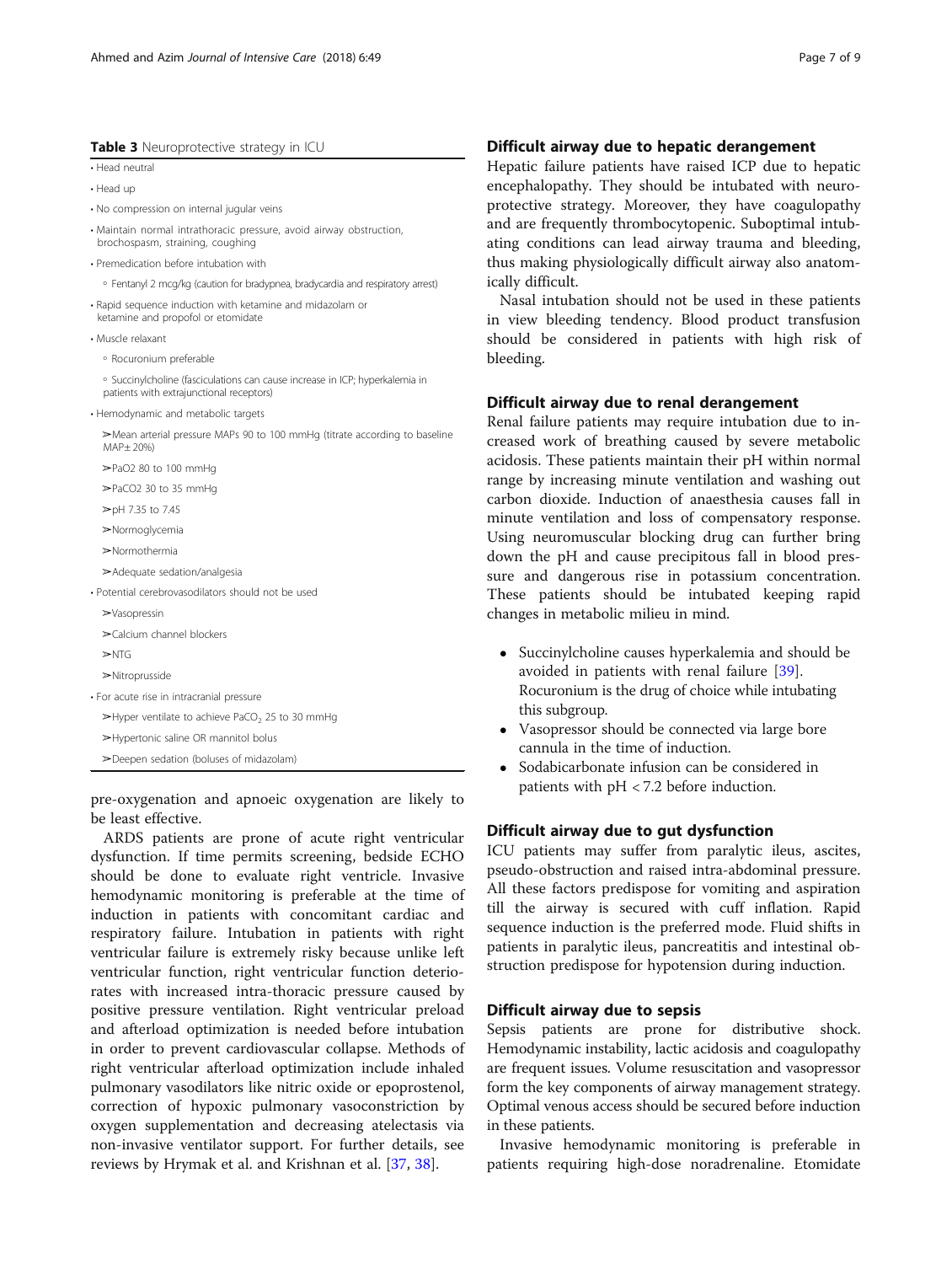<span id="page-7-0"></span>can cause cortisol insufficiency. Ketamine is the preferred agent for induction.

# Conclusion

- It is important to recognise that intubation in the ICU is different from the operating room. Intubation strategy in critically ill requires modification as per the physiological derangement.
- Airway in the ICU can be classified as anatomically difficult, physiologically difficult and anatomically as well as physiologically difficult.
- Though rapid sequence induction is the core strategy for induction of physiologically difficult airway, strategy modification like awake intubation with videolaryngoscope or flexiblescope intubation and delayed sequence intubation can be used by experts in certain high-risk subgroups.
- Preoxygenation and apnoeic oxygenation via NIV and high-flow nasal cannula are useful methods to increase safe apnoea time.
- Choice of inducing agent and muscle relaxant is dictated by patient's pathophysiology.

#### **Abbreviations**

A-a gradient: Alveolar arterial gradient; ARDS: Adult respiratory distress syndrome; DSI: Delayed sequence induction; FeO<sub>2</sub>: Fraction of oxygen in the expired gas; FRC: Functional residual capacity; HFNC: High-flow nasal cannula; ICP: Intracranial pressure; ICU: Intensive care unit; NAP4: National audit project 4; NIPPV: Non-invasive positive pressure ventilation; OSA: Obstructive sleep apnoea; PEEP: Positive end-expiratory pressure; RCT: Randomised controlled trial; RSII: Rapid sequence induction and intubation

#### Acknowledgements

We would like to thank Dr. Afzal Azim for his valuable contributions.

#### Authors' contributions

AAh did the literature search and wrote the manuscript. AAz supervised the manuscript preparation and gave intellectual inputs. Both authors read and approved the final manuscript.

#### Ethics approval and consent to participate

No approval is required.

#### Consent for publication

No consent is required.

#### Competing interests

The authors declare that they have no competing interests.

# Publisher's Note

Springer Nature remains neutral with regard to jurisdictional claims in published maps and institutional affiliations.

#### Author details

<sup>1</sup>Department of Critical Care Medicine, King George Medical University, Lucknow 226003, India. <sup>2</sup>Department of Critical Care Medicine, Sanjay Gandhi Postgraduate Institute of Medical Sciences, Lucknow 226014, India.

Received: 7 April 2018 Accepted: 2 August 2018 Published online: 13 August 2018

#### References

- 1. Griesdale DE, Bosma TL, Kurth T, Isac G, Chittock DR. Complications of endotracheal intubation in the critically ill. Intensive Care Med. 2008;34(10): 1835–42.
- 2. Perbet S, Jong AD, Delmas J, Futier E, Pereira B, Jaber S, et al. Incidence of and risk factors for severe cardiovascular collapse after endotracheal intubation in the ICU: a multicenter observational study. Crit Care. 2015;19:257.
- 3. Cook TM, Woodall N, Harper J, Benger J. Fourth National Audit Project. Major complications of airway management in the UK: results of the Fourth National Audit Project of the Royal College of Anaesthetists and the Difficult Airway Society. Part 2: intensive care and emergency departments. Br J Anaesth. 2011;106(5):632–42.
- 4. Myatra SN, Ahmed SM, Kundra P, Garg R, Ramkumar V, Patwa A, et al. The All India Difficult Airway Association 2016 guidelines for tracheal intubation in the intensive care unit. Indian J Anaesth. 2016;60(12):922–30.
- 5. Higgs A, McGrath BA, Goddard C, Rangasami J, Suntharalingam G, Gale R, et al. Difficult Airway Society; Intensive Care Society; Faculty of Intensive Care Medicine; Royal College of Anaesthetists. Guidelines for the management of tracheal intubation in critically ill adults. Br J Anaesth. 2018;120(2):323–52.
- 6. Mosier JM, Joshi R, Hypes C, Pacheco G, Valenzuela T, Sakles JC. The physiologically difficult airway. West J Emerg Med. 2015;16(7):1109–17.
- 7. Sakles JC, Chiu S, Mosier J, Walker C, Stolz U. The importance of first pass success when performing orotracheal intubation in the emergency department. Acad Emerg Med. 2013;20(1):71–8.
- 8. De Jong A, Molinari N, Terzi N, Mongardon N, Arnal JM, Guitton C, et al. AzuRéa Network for the Frida-Réa study group. Early identification of patients at risk for difficult intubation in the intensive care unit: development and validation of the MACOCHA score in a multicenter cohort study. Am J Respir Crit Care Med. 2013;187(8):832–9.
- 9. Nimmagadda U, Salem MR, Crystal GJ. Preoxygenation: physiologic basis, benefits, and potential risks. Anesth Analg. 2017;124(2):507–17.
- 10. Sirian R, Willis J. Physiology of apnoea and the benefits of preoxygenation. Contin Educ Anaesth Crit Care Pain. 2009;9(4):105–8.
- 11. Mosier JM, Hypes CD, Sakles JC. Understanding preoxygenation and apneic oxygenation during intubation in the critically ill. Intensive Care Med. 2017; 43(2):226–8.
- 12. Mort TC, Waberski BH, Clive J. Extending the preoxygenation period from 4 to 8 mins in critically ill patients undergoing emergency intubation. Crit Care Med. 2009;37(1):68–71.
- 13. De Jong A, Jung B, Jaber S. Intubation in the ICU: we could improve our practice. Crit Care. 2014;18(2):209.
- 14. Wong DT, Yee AJ, Leong SM, Chung F. The effectiveness of apneic oxygenation during tracheal intubation in various clinical settings: a narrative review. Can J Anaesth. 2017;64(4):416–27.
- 15. Russotto V, Cortegiani A, Raineri SM, Gregoretti C, Giarratano A. Respiratory support techniques to avoid desaturation in critically ill patients requiring endotracheal intubation: a systematic review and meta-analysis. J Crit Care. 2017;41:98–106.
- 16. Oliveira JE, Silva L, Cabrera D, Barrionuevo P, Johnson RL, Erwin PJ, et al. Effectiveness of apneic oxygenation during intubation: a systematic review and meta-analysis. Ann Emerg Med. 2017;70(4):483–494.e11.
- 17. Jaber S, Monnin M, Girard M, Conseil M, Cisse M, Carr J, et al. Apnoeic oxygenation via high-flow nasal cannula oxygen combined with noninvasive ventilation preoxygenation for intubation in hypoxaemic patients in the intensive care unit: the single-centre, blinded, randomised controlled OPTINIV trial. Intensive Care Med. 2016;42(12):1877–87.
- 18. Jaber S, Jung B, Corne P, Sebbane M, Muller L, Chanques G, et al. An intervention to decrease complications related to endotracheal intubation in the intensive care unit: a prospective, multiple-center study. Intensive Care Med. 2010;36(2):248–55.
- 19. Lewis SR, Butler AR, Parker J, Cook TM, Schofield-Robinson OJ, Smith AF. Videolaryngoscopy versus direct laryngoscopy for adult patients requiring tracheal intubation: a Cochrane systematic review. Br J Anaesth. 2017;119(3):369–83.
- 20. Stept WJ, Safar P. Rapid induction-intubation for prevention of gastriccontent aspiration. Anesth Analg. 1970;49(4):633–6.